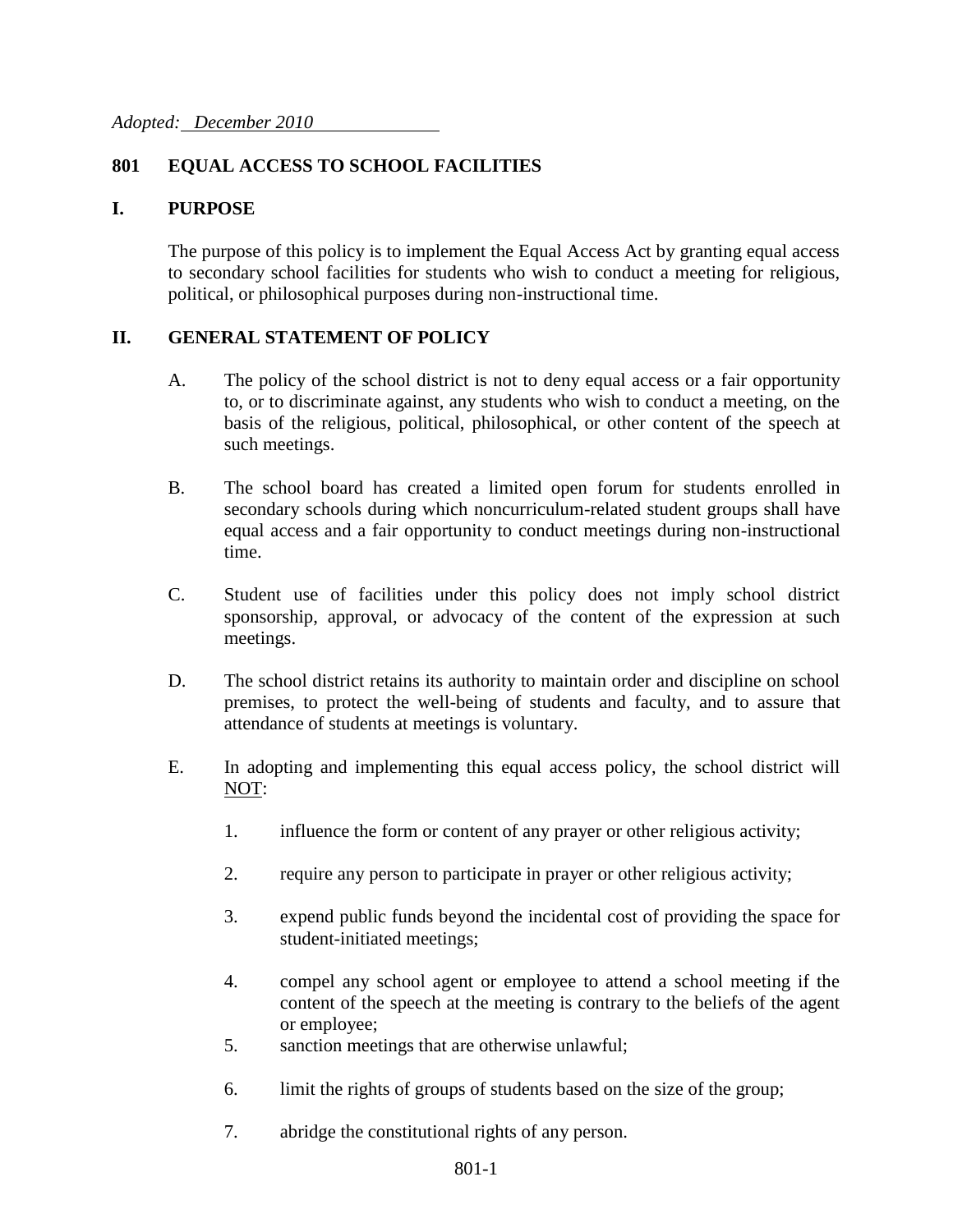## **III. DEFINITIONS**

- A. "Limited open forum" means that the school grants an offering to or opportunity for one or more noncurriculum related student groups to meet on school premises during non-instructional time.
- B. "Secondary school" means any school with enrollment of pupils ordinarily in grades 7 through 12 or any portion thereof.
- C. "Sponsorship" includes the act of promoting, leading, or participating in a meeting. The assignment of a school employee for custodial, observation, or maintenance of order and discipline purposes does not constitute sponsorship of the meeting.
- D. "Meeting" includes activities of student groups which are permitted under a limited open forum and are not directly related to the school curriculum. Distribution of literature does not constitute a meeting protected by the Equal Access Act.
- E. "Noninstructional time" means time set aside by the school before actual classroom instruction begins or after actual classroom instruction ends, including such other periods that occur during the school day when no classroom instruction takes place.

# **IV. FAIR OPPORTUNITY CRITERIA**

Schools in this school district shall uniformly provide that:

- A. A meeting held pursuant to this policy is voluntary and student-initiated;
- B. There is no sponsorship of the meeting by the school or its agents or employees;
- C. Employees or agents of the school are present at religious meetings only in a nonparticipatory capacity;
- D. The meeting does not materially and substantially interfere with the orderly conduct of educational activities within the school; and
- E. Nonschool persons may not direct, control, or regularly attend activities of student groups.

# **V. PROCEDURES**

A. Any student who wishes to initiate a meeting under this policy shall apply to the principal of the building at least 48 hours in advance of the time of the activity or meeting. The student must agree to the following: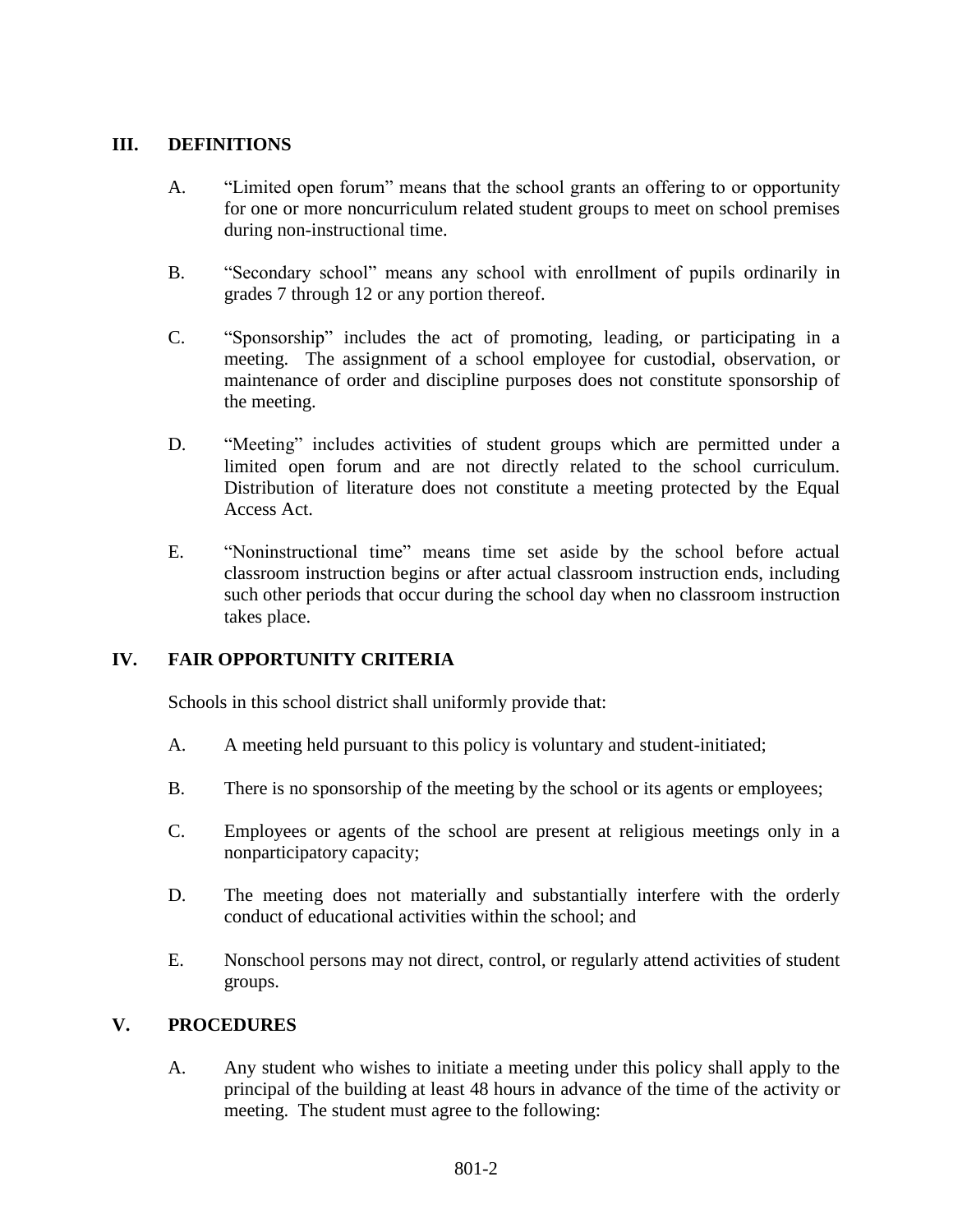- 1. All activities or meetings must comply with existing policies, regulations, and procedures that govern operation of school-sponsored activities.
- 2. The activities or meetings are voluntary and student-initiated. The principal may require assurances of this fact.
- B. Student groups meeting under this policy must comply with the following rules:
	- 1. Those attending must not engage in any activity that is illegal, dangerous, or which materially and substantially interferes with the orderly conduct of the educational activities of the school. Such activities shall be grounds for discipline of an individual student and grounds for a particular group to be denied access.
	- 2. The groups may not use the school name, school mascot name, school emblems, the school district name, or any name that might imply school or district sponsorship or affiliation in any activity, including fundraising and community involvement.
	- 3. The groups must comply with school policies, regulations and procedures governing school-sponsored activities.
- C. Students applying for use of school facilities under this policy must provide the following information to the principal: time and date of meeting, estimated number of students in attendance, and special equipment needs.
- D. The building principal has responsibility to:
	- 1. Keep a log of application information.
	- 2. Find and assign a suitable room for the meeting or activity. The number of students in attendance will be limited to the safe capacity of the meeting space.
	- 3. Note the condition of the facilities and equipment before and after use.
	- 4. Assure proper supervision. Assignment of staff to be present in a supervisory capacity does not constitute school district sponsorship of the meeting or activity.
	- 5. Assure that the meeting or activity does not interfere with the school's regular instructional activities.
- E. The school district shall not expend public funds for the benefit of students meeting pursuant to this policy beyond the incidental cost of providing space. The school district will provide no additional or special transportation.